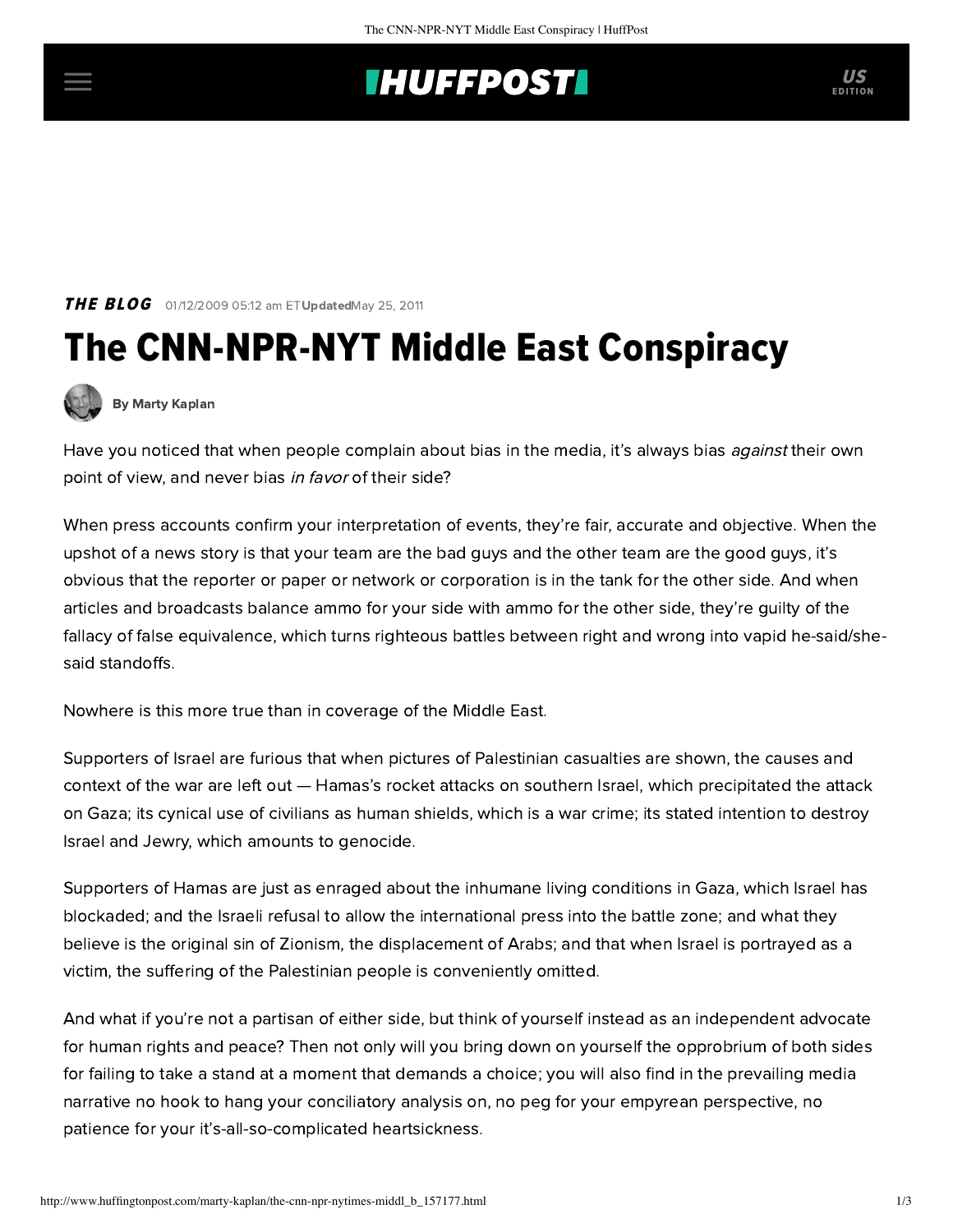#### The CNN-NPR-NYT Middle East Conspiracy | HuffPost

Any news story can be successfully picked apart from any vantage point. Why does the Los Angeles Times disparage the Israeli point of view as ["set talking points](http://www.latimes.com/news/nationworld/world/middleeast/la-fg-israel-pr9-2009jan09,0,2505389.story)"? Why does the New York Times undermine Red Cross accounts of the Israeli military's "shocking" failure to meet its humanitarian obligations with [anonymous mitigating hearsay](http://www.nytimes.com/2009/01/09/world/middleeast/09mideast.html?partner=rss&emc=rss) about a Hamas sniper? Why aren't the networks airing the bone-chilling [YouTube footage of armed Palestinian terrorists kidnapping children to use as human shields against th](http://www.youtube.com/watch?v=OefgMtXOc1M)e IDF? Why does an NPR host leave unchallenged an [Israeli scholar's assertion](http://www.npr.org/templates/story/story.php?storyId=99002584) that Palestinian casualties aren't excessive because "so far well over three quarters have been armed gunmen, and that is a percentage which is very rarely attained in urban warfare"?

In fact, two reasons make it really hard to conclude (but not to claim) that a mainstream media outlet is biased — on the Middle East, or on anything else. And a third reason makes the whole enterprise of watchdogging the press somewhat quixotic.

One is the sheer quantity of content. The stories and pictures you saw may be plenty to convince you, say, that the AP is unfair to Israel, but the plural of "anecdote" is not "data." The only way to determine anything defensible about bias in reporting is to analyze a scientific sample — to examine a slice of stories that's large enough to be representative of all stories, and to choose that slice randomly, without knowing what's going to be in it. Some people may feel that they watch CNN so much or read the New York Times so regularly that they have plenty of data to base conclusions on. Not so. That's why pollsters are paid big bucks: the methods they use to construct the universe of people they survey are even more important than the questions they ask them.

Second is the difficulty of coming up with an objective measure of bias. One person's terrorist is another person's freedom fighter. If you can show me a journalistic scoring system that Alan Dershowitz and Noam Chomsky can agree on, then I'd like to show you how to earn 12 percent a year in a very special investment fund.

But even if you had a scientific sample, even if you devised a neutral litmus test for bias, the strange truth is that media spin probably matters a lot less than we assume.

Yes, public opinion is an important element of public policy. Nations care what people think about them. But the audience for cable news is astonishingly small, maybe two million people on a good day; the daily readership of a prestige newspaper is hardly more than that; and the only way that public radio can claim north of 20 million listeners is to count all the people who listened to any of its programs during a week.

Sure, the Internet has surged as a source of news, but its audience is fragmented into niches. If you want to get really depressed, chew on this: for decades, Americans have said that their number one source for news is local television news. Not only is that audience scattered among a thousand stations in a couple of hundred media markets; the amount of attention those stations give to international news is a tiny fraction of the airtime they give to celebrities, freak accidents, and crime.

There's no question that some elite media set the agenda much of the rest of the press. And some nonnews programming, like talk radio hotheads, get demonstrably big listenerships. But it's next to impossible